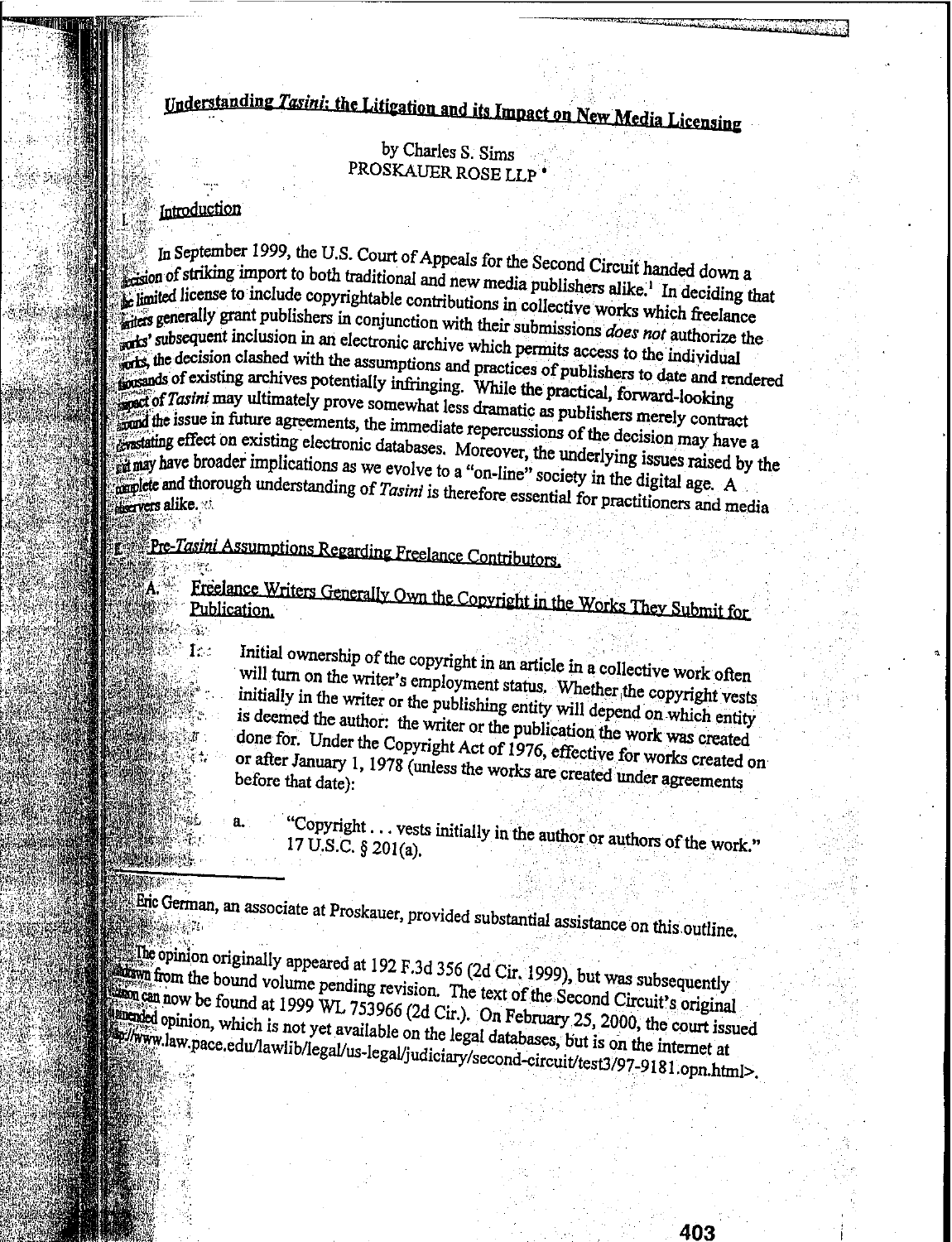b. "In the case of a work made for hire, the employer or other person for whom the work was prepared is considered the author." *Id*, at  $\S 201(b)$ . ا<br>1

c. "A 'work made for hire' is-- $(1)$  a work prepared by an employee within the scope of his or her employment; or  $(2)$  a work specially ordered or commissioned for use as a contribution to a collective work, as a part of a motion picture or other audiovisual work as a sound recording, as a translation, as a supplementary work, as a compilation, as an instructional text, as a test, as answer material for a test, or as an atlas, if the parties expressly agree in a written instrument signed by them that the work shall be considered a work made for hire."  $\overline{d}$ , at § 101.

 $d.$  "A 'collective work' is a work, such as a periodical issue, anthology, or encyclopedia, in which a number of contributions, constituting separate and independent works in themselves, are assembled into a collective whole."  $Id$ . "Copyright in each separate contribution to a collective work is distinct from copyright in the collective work as a whole, and vests initially in the author of the contribution."  $\mathcal{U}$ , at § 201(c).

2. Thus, if the writer of the work at issue is employed as a writer by the publication at the time the article was written, the article qualifies as a work for hire and ownership vests initially in the publication. *Id.* at § 101, § 201(b); *see alsoCommunity/or Creative Non-Violence v. Reid, 490* U.S. 730 (1989) (distinguishing employees from independent contractors).

Moreover, if the writer was not an employee, but the work was "specially ordered or commissioned" as part of a collective work, and "the parties expressly agree in a written instrument signed by them that the work shall be considered a work made for hire," ownership will again vest initially in the publication.  $Id.$  at § 101.

4. However, if the work was written by a "freelancer" or independent contractor and was not "specially ordered or commissioned," it is not a work for hire and the copyright ownership vests initially in the writer who is the statutory author of the work.

5. Works created under the pre-1976 Act are subject to a different analysis, not addressed here.

 $\ddotsc$ 

2

**404**

'.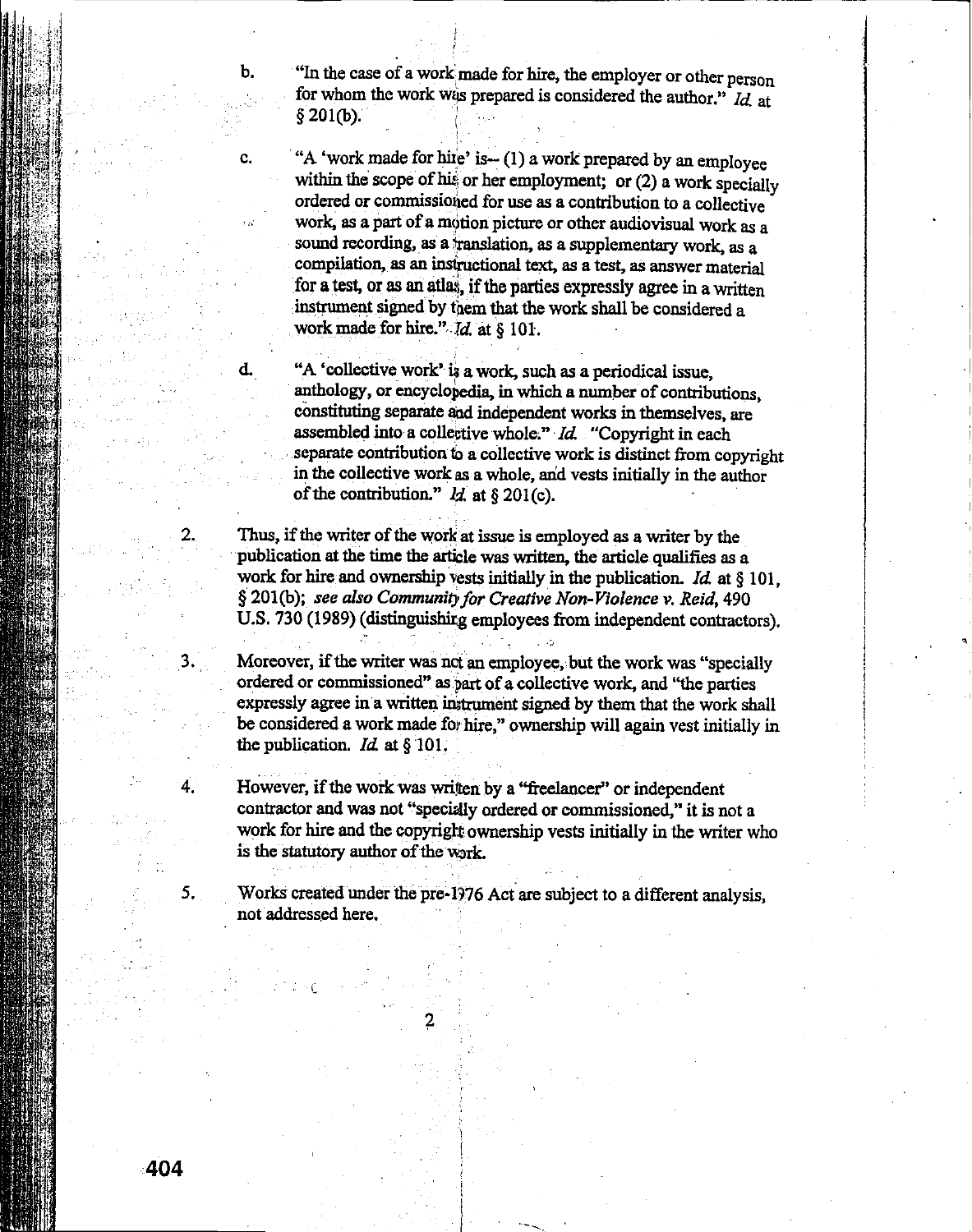# Pre-Tasini Licensing and Publisher Assumptions.

் B.

1.

 $\mathbb{R}^2$ 

 $\overline{2}$ .

ġ.

 $\mathbf{r}_1$  ,

 $\frac{1}{4}$ 

ia<br>Na

 $\mathcal{L}_{\mathcal{L}}$ 

 $3<sup>1</sup>$ 

 $\cdot$  $\mathcal{L}_{\mathcal{L}}$ 

 $\mathbb{R}^3$ 

4.

ी कु

82 g

337.

 $\mathcal{I}$  . **S.** ો તા

a.

 $\mathbf b$ .

c.

rakti

**MARGER** 

**SHORE OF THE SECTION** 

**AMERICA** 

**MARK 的图**: 1974...

André de la

in kalifatikan.<br>Kabupatèn Kalifatikan MAS.

**SHELL** TO THE

**MAR** 

Prior to the Tasini litigation, many publishers accepted freelance submissions pursuant to verbal agreements reached between the newspapers and the writers. In essence, the paper and the writer would agree on a topic, a length, a deadline for submission and a fee. See Tasini v. The New York Times Co., 972 F. Supp. 804, 807 (S.D.N.Y. 1997) (discussing the practice of the New York Times), reversed, 1999 WL 753966 (1999), withdrawn, 52 U.S.P.Q.2d 1186, amended decision at <http://www.law.pace.edu/lawlib/legal/us-legal/judiciary/second-circuit/ test3/97-9181.opn.html>.

Other publishers entered into similar verbal agreements, yet attempted to memorialize these understandings in a memo endorsement on the checks with which they paid the writers, making payment of the check conditioned on the assignment of "first-time publication rights . . . and the right to include such material in electronic library archives" 972 F.Supp. at 807 (describing Newsday's practice).

Still other publications required more formalized, written agreements calling for an assignment of "first publication rights." Id. (Sports Illustrated).

When publishers began including these materials in electronic databases in the early 1980s, many assumed that the inclusion constituted a mere "revision," and was therefore authorized under 17 U.S.C. § 201(c) as an extension of the original license.

The publisher's copyrightable interest in a collective work encompasses only those elements of the arrangement and selection process contributed by the publisher.  $17 \text{ U.S.C.}$  § 103(b),

"In the absence of an express transfer of the copyright or of any rights under it, the owner of copyright in the collective work is presumed to have acquired only the privilege of reproducing and distributing the contribution as part of that particular collective work, any revision of that collective work, and any later collective work in the same series." 17 U.S.C. § 201(c) (emphasis added).

Thus, many publishers believed they could rely on the presumption created by  $\S 201$ , that licensing of the entire publication for inclusion in an electronic database fell within the scope of the license granted to the publisher by the author in the first instance.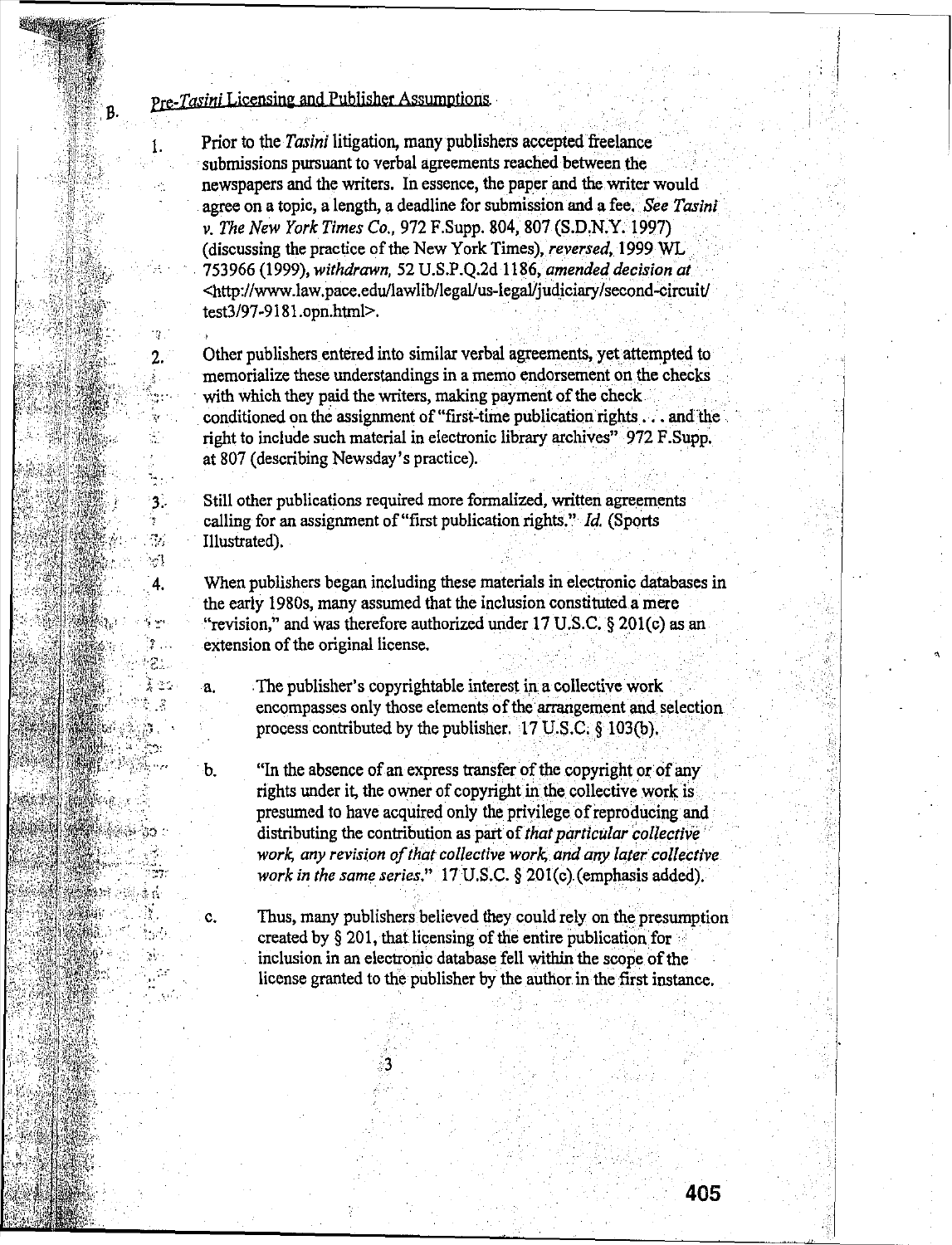# III. *Tasjni* y *New York Times*

#### A. The Parties and the Claims

1. The plaintiffs were "six freelance writers who have sold articles for publication in a variety of popular newspapers and magazines." 972 F.Supp. at 806.

> a. "All of the plaintiffs wrote their articles on a freelance basis, and not as employees of the defendant publishers." *Id.*

b. Almost all of the works at issue were licensed without any written agreement. See Part II(B)(1), *infra*. Several were subject to certain language included on the checks themselves. *See* Part II(B)(2), *infra.* While one work was subject to a written agreement, see Part II(B)(3), *infra*, no express agreement was made in any written instrument that any of the works be deemed works made for hire.

2. The defendants included three major publishing entities in which the plaintiffs' works had appeared: The New York Times, Newsday, and Sports Illustrated (Time, Inc.). The remaining defendants (University Microfilms, Inc. or UMI Co., and The MEAD Corp. (LEXIS/NEXIS)) licensed the contents of the defendant publishers' periodicals for inclusion in electronic'database services.

a. "Beginning in the early 1980s, the defendant publishers entered into a series of agreements pursuant to which they sold the contents of their periodicals to the electronic defendants. NEXIS has carried the articles appearing in Sports Illustrated since 1982, The New York Times since 1983, and Newsday since 1988. UMI has distributed 'The New York Times OnDisc' since 1992, and The New York Times Magazine and Book Review have been available on the image-based CD-ROM since 1990." 972 F.Supp. at 807-08 (citations omitted).

b. On two of the three electronic databases at issue in the case, articles are individually and directly accessible. NEXIS and one of the two UMI discs do not "use the electronic files to create 'mechanicals' or to emulate the physical lay out of each periodical issue: such things as photographs, advertisements, and the column format of the newspapers are lost." *Id.* at 808. The other UMI disc digitally scans in each edition of the Sunday Book Review and they appear precisely as they do in print form. *Id.* at 808-09. Articles on this discare not individually retrievable. *ld.* at 809.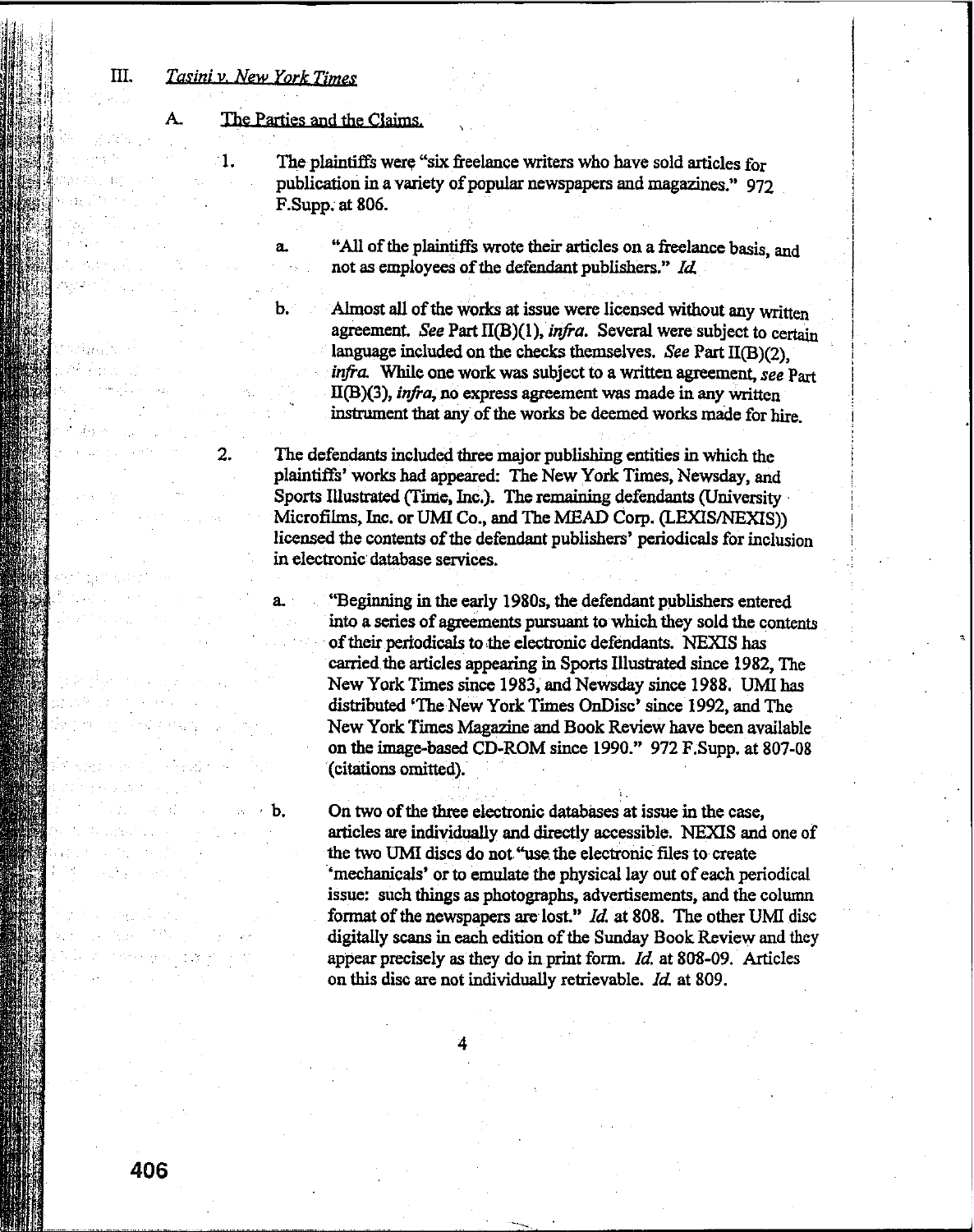The case called for a determination of "whether publishers are entitled to place the contents of their periodicals into electronic data bases and onto CD-ROMs without first securing the permission of the freelance writers whose contributions are included in those periodicals." *Id.* at 806.

3.

25

a. . The plaintiffs maintained that "the publisher defendants have exceeded their narrow 'privileges' under this provision by selling plaintiffs' articles for reproduction by the electronic defendants. In particular, plaintiffs complain that the disputed technologies do not revise the publisher defendants' collective works, but instead exploit plaintiffs' individual articles." *Id.* at 809.

b. Plaintiffs sought "to hold [the remaining] defendants contributorily liable only to the extent that defendants have cooperated with one another in creating theses allegedly infringing works. Plaintiffs do not advance the distinct claim that defendants are contributorily liable for potential copyright infringement by users of the disputed electronic services." *Id.* at 809, n.3.

The publisher defendants argued that their licensing of the works for inclusion in the electronic databases was authorized by the initial license from the authors under the presumption created in  $\S 201(c)$ . Defendants Time and Newsday also argued that they are not limited to the privileges set forth in  $\S 201(c)$  because the plaintiffs "expressly transferred the electronic rights in their articles." *Id.* at 809.

- a. The publisher defendants argued that the works' inclusion in the databases was covered as a "revision" or "later collective work in the same series" under  $\S 201(c)$ .
- b. The database defendants argued that they were not contributorily liable because there was no infringement. Moreover, they argued that because substantial non-infringing uses of their database services existed, contributory liability would not lie. See Sony *Corp.* v. *Universal CityStudios,* 464 U.S. 417 (1984).

#### The District Court Rules in Fayor of the Publishers

1. On August 13, 1997, Judge Sotomayor of the U.S. District Court for the Southern District of New York issued an opinion (972 F.Supp. 804), granting summary judgment in favor of the defendants.

2. The court initially rejected Newsday's and Time's express transfer arguments.

**407**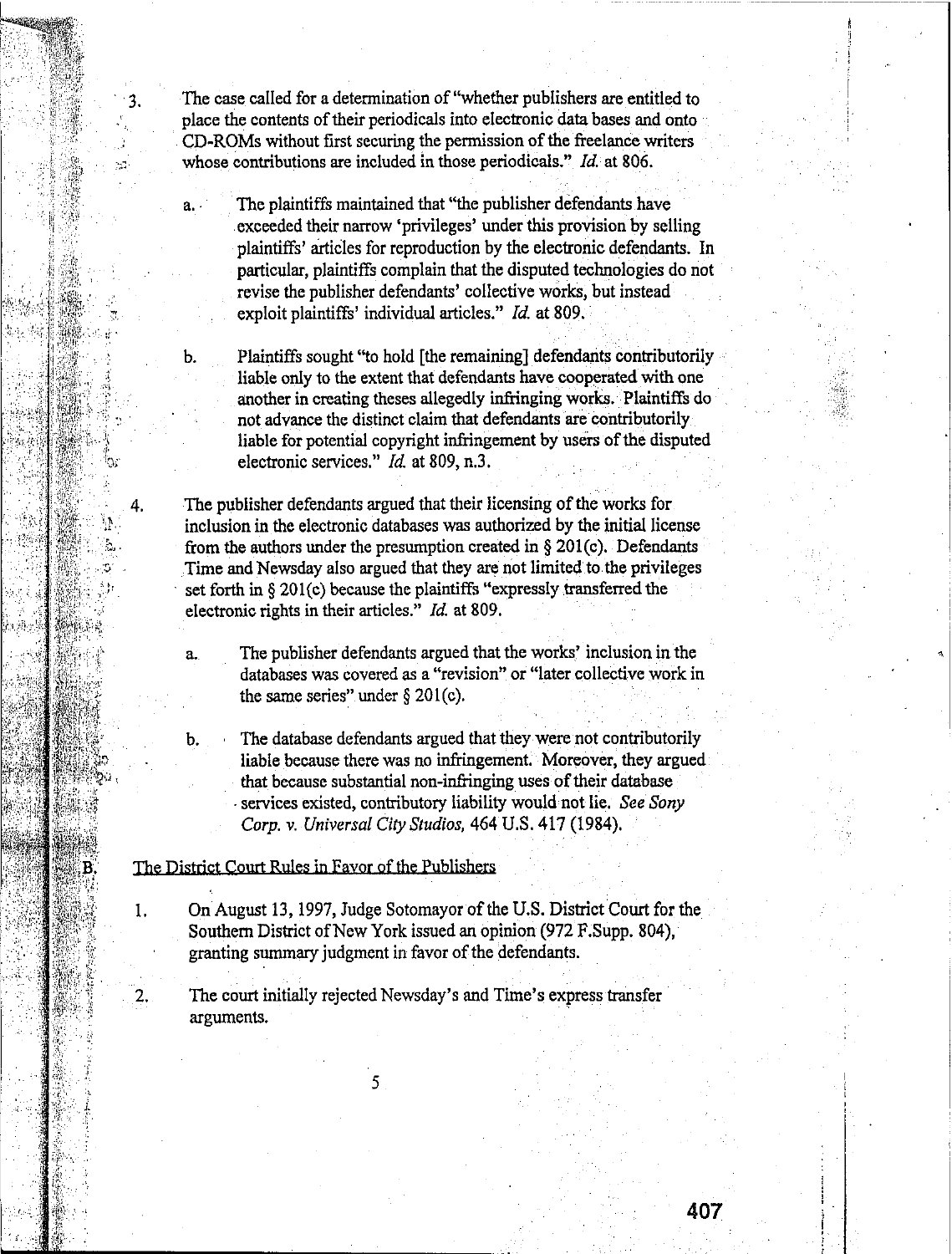As to Newsday, the court concluded that "the record reveals no basis for concluding that Newsday's purported 'understanding' was shared by plaintiffs, all of whom deny that they ever intended to authorize the use of their articles on-line. Thus, Newsday cannot now rely upon its check legends to give retroactive effect to supposed unspoken agreements concerning electronic rights in plaintiffs' articles." 972 F.Supp. at 811.

As to Time (Sports Illustrated), the court concluded that the agreements grant of the right to publish the work first "cannot" reasonably be stretched into the right to be the first to publish an article in any and all media." Id. at 812.

The court then concluded that "to the extent that the electronic reproductions qualify as revisions under Section 201(c), the defendant publishers were entitled to authorize the electronic defendants to create those revisions," rejecting the plaintiffs' argument that even if the databases were revisions under  $\S 201(c)$ , the revision "privilege" was not transferrable. Id. at 816.

Finally, the court concluded that because "NEXIS and UMI's CD-ROMs carry recognizable versions of the publisher defendants' newspapers and magazines," "If for the purposes of Section 201(c), then, defendants have succeeded at creating 'any revision[s]' of those collective works." Id. at 824. It therefore granted summary judgment in favor of the defendants. Id. at 827.

### The Second Circuit Reverses

 $\overline{a}$ 

3.

 $\overline{\mathbf{4}}$ 

1.

 $\overline{2}$ .

3.

C.

On September 24, 1999, a U.S. Court of Appeals for the Second Circuit panel consisting of Chief Judge Winter, Judge Miner and Judge Pooler reversed the grant of summary judgment by the lower court and remanded the case with instructions to enter judgment in favor of the plaintiffs. 1999 WL 753966 (2d Cir.), withdrawn, 52 U.S.P.Q.2d 1186.

On appeal, the authors advanced two principal arguments:

The revision privilege of  $\S 201(c)$  is non-transferrable; and

Nevertheless, the inclusion of the works in an electronic database b. does not qualify as a revision as contemplated by  $\S 201(c)$ .

The Second Circuit did not initially address the transferability of the revision privilege, in light of its holding.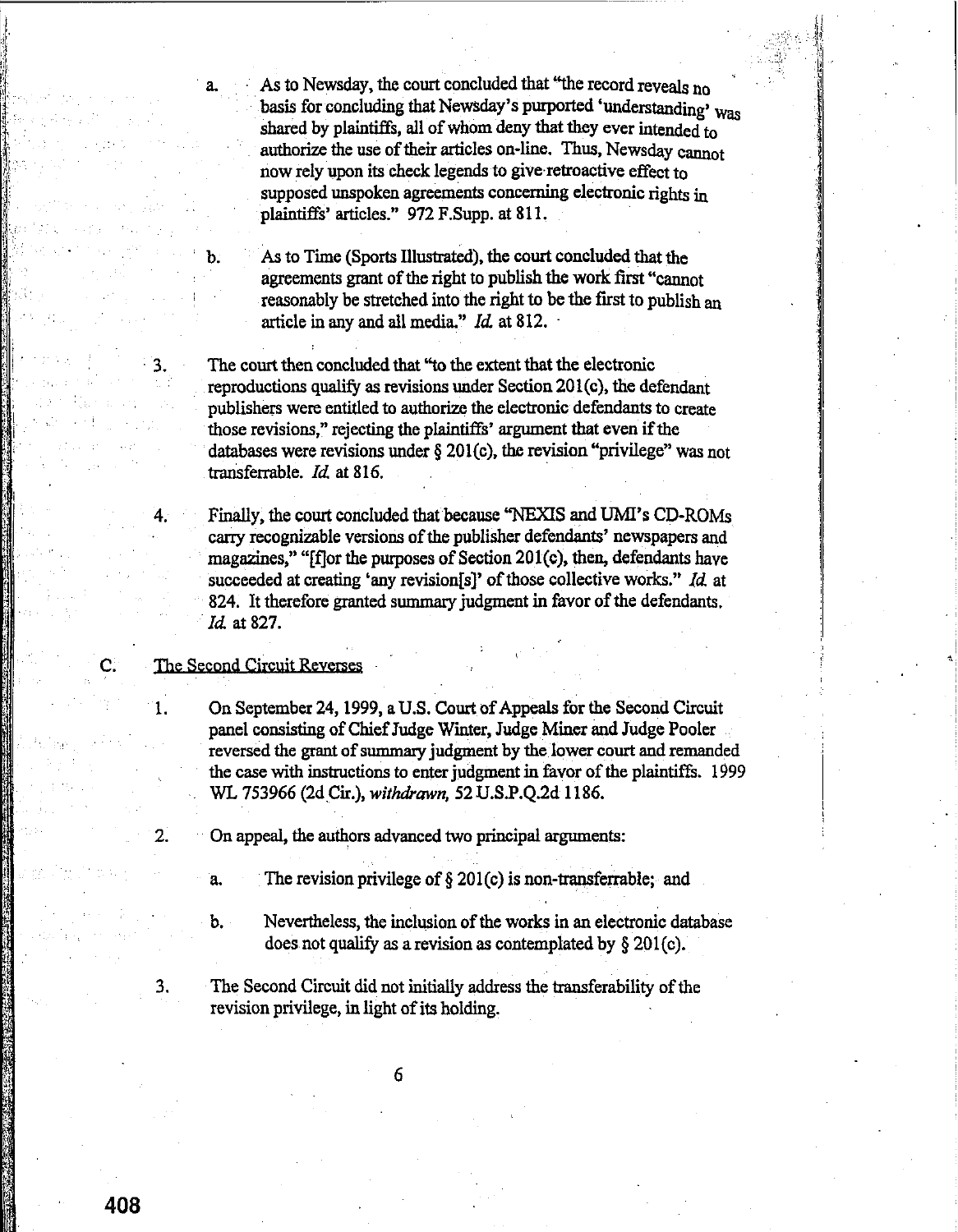reals no However, the Court reversed the lower court's determination that the uses anding' wa of the works at issue qualified as revisions under  $\delta$  201(c). ended to y cannot Citing canons of statutory construction and examining portions of a. t to the relevant legislative history, the Court held that because the hts in databases do "almost nothing to preserve the convrightable aspects" of the Publishers' collective works, 'as distinguished from the preexisting material employed in the work." "what the end user he can easily access . . . are the preexisting materials that belong to the hnot individual author under Sections 201(c) and 103(b)." 1999 WL lish an 753966 at \*7. The court therefore reversed the grant of summary judgment in favor of  $\cdot$  5.  $\mathbf{q}$  . the defendants and remanded the case with instructions to the lower court ď. to enter judgment in favor of the plaintiffs.  $Id$ . at \*10. lant : eate The Petition for Rehearing and Suggestion for Rehearing En Banc D. es not In October 1999, a petition for rehearing was timely filed with a  $1.$  $\mathbb{R}$ suggestion that the Court take the case en banc (see attached). The  $OMs$ petition argued that the panel opnion "contains three fundamental errors of copyright law that have consequences far beyond this case" (Petitioner's and lave Brief at 1): at lts. By focusing on the copyrightable elements of the publishers' a. 2012. collective works which were not included in the electronic databases, the opinion requires digital storage devices to retain the Ý. same selection and arrangement as a print copy, rather than allowing merely the same selection or arrangement to suffice; By focusing on the end user's ability to access the works directly b. led and individually, it imposes direct infringement liability based on 999. the unknowable acts of third parties in direct conflict with Supreme Court precedent; and It imposes liability as a "new anthology" each time multiple works c. are included in one computerized collection of data, even the "contents of a laptop's hard drive."  $2.$ The Newspaper Association of America and the Magazine Publishers of America. Inc., and several of each organization's members, filed an amicus brief detailing the extraordinarily harmful effect the panel's opinion would have on the historical record if not reversed.

 $\overline{7}$ 

İt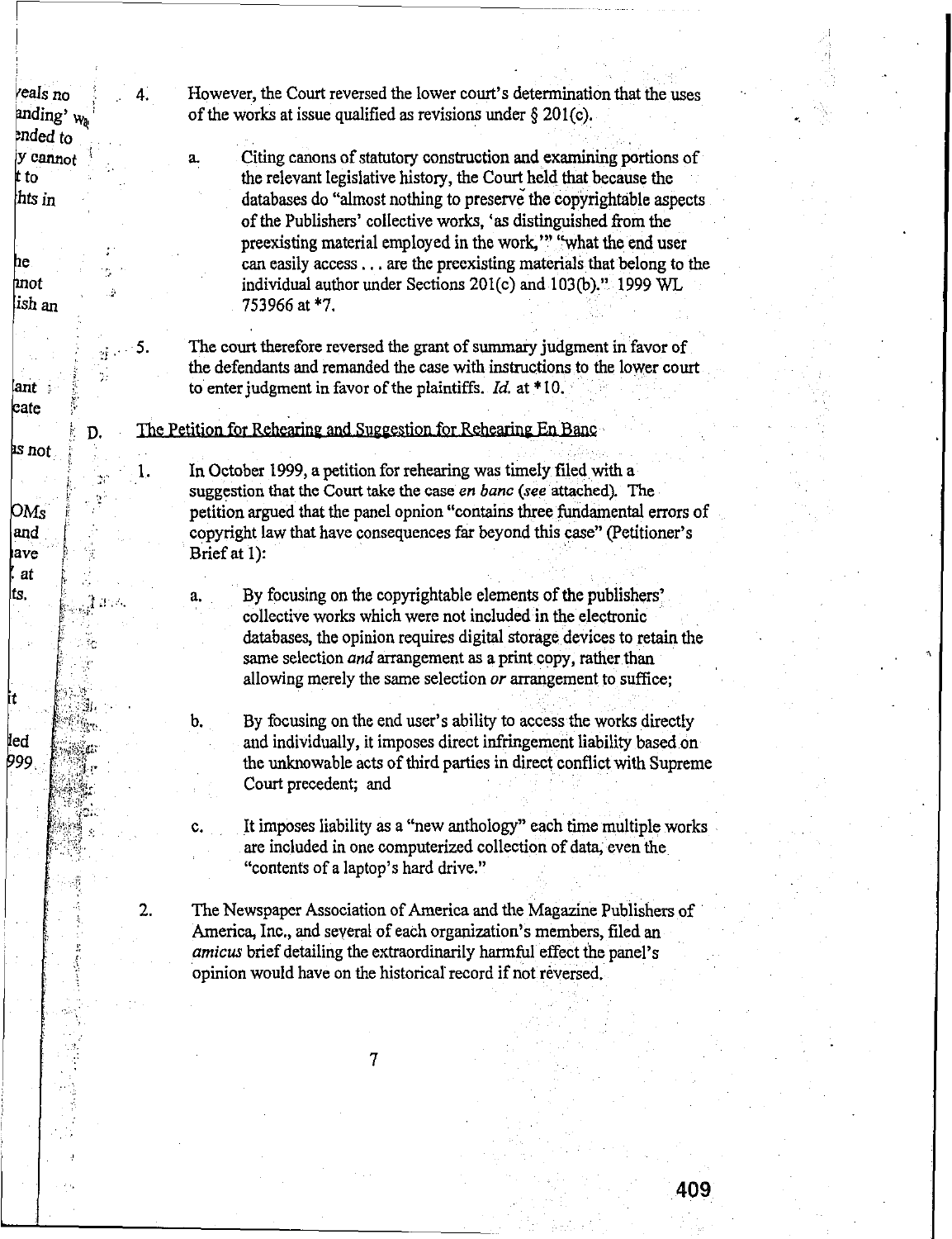As of March 13, 2000, the petition for rehearing and suggestion for rehearing *en banc* are still pending.

The panel did, however, on February 25, 2000, issue an amended opinion. making the opinion even more adverse (slightly) to publishers then it had previously been.

a. It repeatedly changed the word "privilege," as used to refer to § 201(c), to "presumption," thus indicating that the section creates . onlya presumption, or a ''presumptive privilege,"not a true ''privilege.''

3.

4.

1.

b. It added language to indicate that the  $\S 201(c)$  presumption is not assignable, calling it a "non-assignable; non-exclusive privilege to use the article as identified in the statute."

IV. The Practical Impact of the *Tasini* Decision: Where Do We Go From Here?

A. Under Tasini, publishers now must obtain express contractual consent to use freelance works not qualifying as work for hire in electronic databases. Existing databases containing unlicenced freelance works are infringing.

B. What should publishers and on-line database providers do?

Going forward, publishers should obtain express, written permission from freelance writers to include the articles in individually accessible electronic databases, including the Internet. Many publishers have been doing so since the *Tasini* case was filed.

2. As to existing databases, the second Circuit's opinion, as amended, raises the possibility that the inclusion of articles written by freelance writers on a non-work for hire basis in on-line databases without express, written authorization will be deemed infringing. The Newspaper Association of America and Magazine Publishers of America's *amicus* brief raises that possibility that publishers may well be forced to withdraw these articled from services such as LEXIS-NEXIS. Most publishers are adopting a "wait and see" approach, watching for the results of the petition for rehearing and suggestion for rehearing *en banc*, before taking any significant action with respect to existing databases.

a. Should the petition for rehearing be denied, publishers have, essentially, three options with respect to past editions already placed into archived databases:

(I) removal of the articles fromarchived databases;